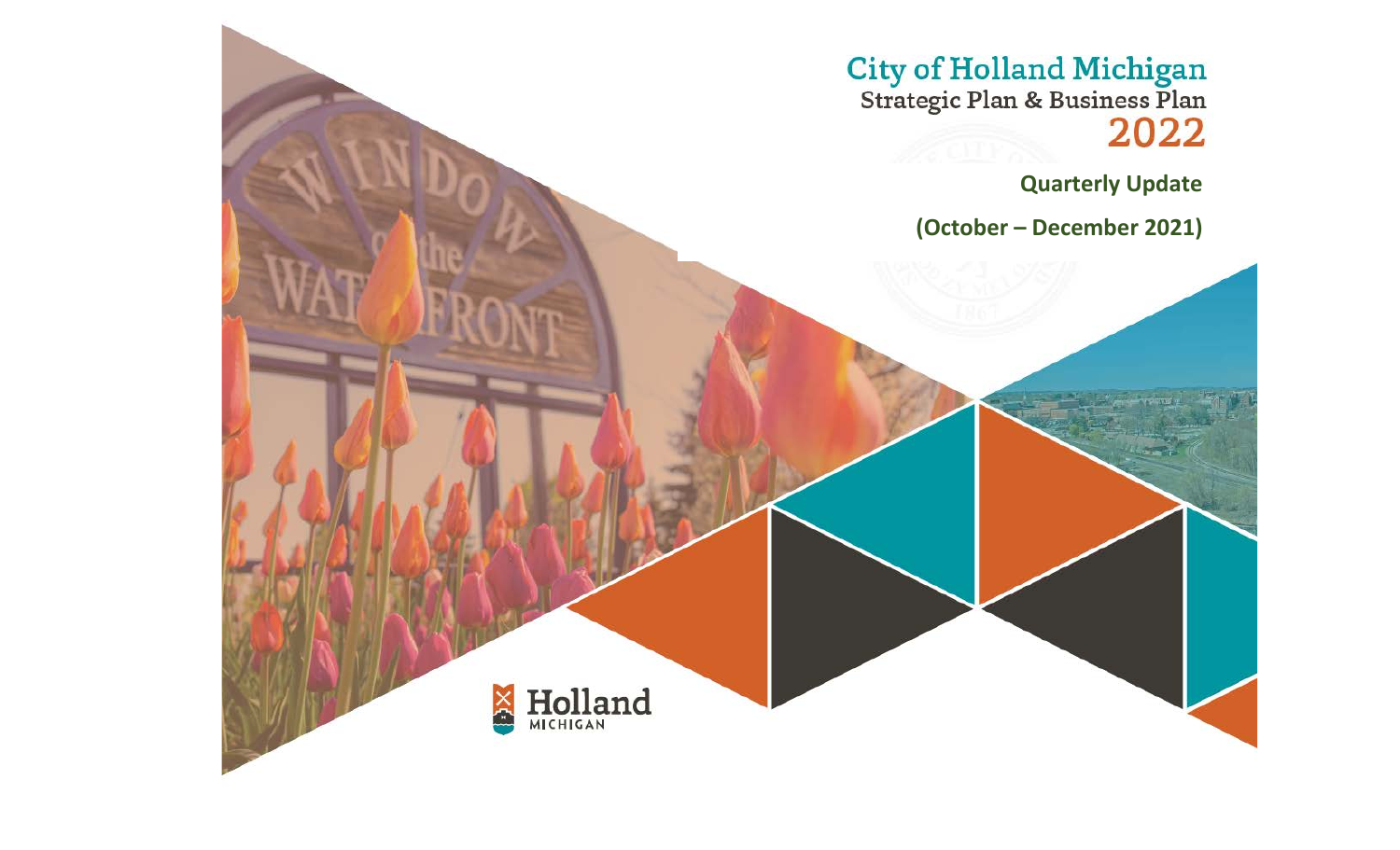**Status Reporting Mechanism**: **GREEN means we are on track; YELLOW means there is some risk, let's talk; RED means there are problems, the Goal is in trouble February 2, 2022 City Council Meeting – Council Action #22.48**

## *GOAL 1: To Maintain and Improve a Strong Financial Position*

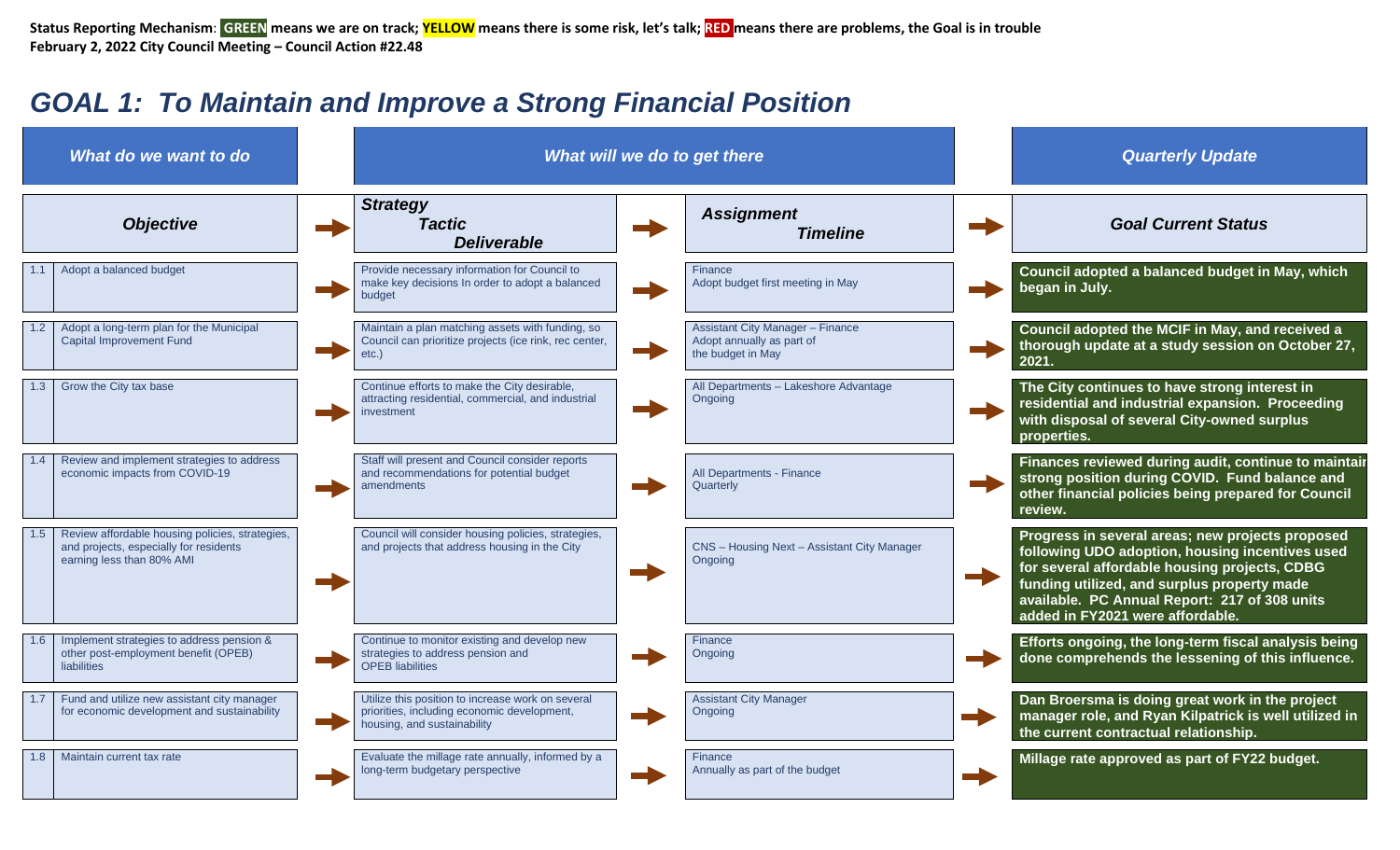**Status Reporting Mechanism**: **GREEN means we are on track; YELLOW means there is some risk, let's talk; RED means there are problems, the Goal is in trouble February 2, 2022 City Council Meeting – Council Action #22.48**

## *GOAL 2: To Enhance Connections with Stakeholders*

| What do we want to do                                                                                                         | What will we do to get there                                                                                                                                                                                                                              |  |                                                |  | <b>Quarterly Update</b>                                                                                                                                                                                                                                        |
|-------------------------------------------------------------------------------------------------------------------------------|-----------------------------------------------------------------------------------------------------------------------------------------------------------------------------------------------------------------------------------------------------------|--|------------------------------------------------|--|----------------------------------------------------------------------------------------------------------------------------------------------------------------------------------------------------------------------------------------------------------------|
| <b>Objective</b>                                                                                                              | <b>Strategy</b><br><b>Tactic</b><br><b>Deliverable</b>                                                                                                                                                                                                    |  | <b>Assignment</b><br><b>Timeline</b>           |  | <b>Goal Current Status</b>                                                                                                                                                                                                                                     |
| Maintain and enhance regional partnerships<br>with stakeholders                                                               | Examine opportunities for increased cooperation<br>and collaboration with stakeholders                                                                                                                                                                    |  | <b>All Departments</b><br>Ongoing              |  | Highlighted by several on-going or new initiatives;<br>ODC natural playground at WOW, GARE project<br>through Ottawa County with partnering<br>municipalities, CDBG and neighborhood connector<br>programming, and participation in County ARPA<br>evaluation. |
| Continue work on the priority of Diversity,<br>Equity, and Inclusion (DEI)                                                    | Continue internal efforts to have culturally<br>competent staff that provide equitable services to<br>all. Maintain and deepen partnerships with other<br>organizations so that we become a larger<br>community that is diverse, equitable, and inclusive |  | <b>All Departments</b><br>Ongoing              |  | <b>Working on release of Gateways for Growth</b><br>Immigrant report, completed the October Diversity<br>Forum, celebrated International Festival and GARE<br>equity project with local municipalities.                                                        |
| Provide effective information plans for large<br>2.3<br>City initiatives (recycling, Broadband,<br><b>Waterfront Holland)</b> | Provide a budget for and staffing resources for<br>effective public information plans on important<br>programs                                                                                                                                            |  | Mavor-Council<br><b>City Manager as Needed</b> |  | Continued success of new recycling program,<br>RFP's for Waterfront Holland received this January,<br>and expect to proceed on community broadband<br>question.                                                                                                |
| Maintain and consider expanding programs<br>that connect citizens to city government<br>(Citizen Academy Program)             | Council will consider opportunities and associated<br>cost for citizen engagement programs                                                                                                                                                                |  | <b>All Departments</b><br>January 2022         |  | Cautious approach in COVID, did return to some<br>citizen engagement events; International Festival,<br><b>Junior Police Academy, Polar Patrol.</b>                                                                                                            |
| Maintain and consider opportunities for civic<br>2.5<br>engagement and improved civic discourse                               | Council will consider opportunities and associated<br>cost for citizen engagement programs                                                                                                                                                                |  | <b>All Departments</b><br>January 2022         |  | Ongoing effort, the e-comment email process has<br>generated significant involvement. Much interest<br>in certain projects/UDO.                                                                                                                                |
| Council has a budget for and participates in<br>trainings and community events                                                | Council is informed of opportunities and regularly<br>attends trainings and community events                                                                                                                                                              |  | Council<br>Ongoing                             |  | Information is regularly included in City Manager<br>Friday communications. Several events returning<br>as COVID has somewhat lessened.                                                                                                                        |
| Maintain and improve communications to<br>promote and market Holland                                                          | Council will review existing communications<br>plan(s) and consider new opportunities in this<br>area                                                                                                                                                     |  | <b>Assistant City Manager</b><br>Ongoing       |  | Always an area of focus. Communication and<br>video team highlighted recycling, a monthly update<br>from the Mayor, and partnership with West Coast<br>Chamber in this last quarter.                                                                           |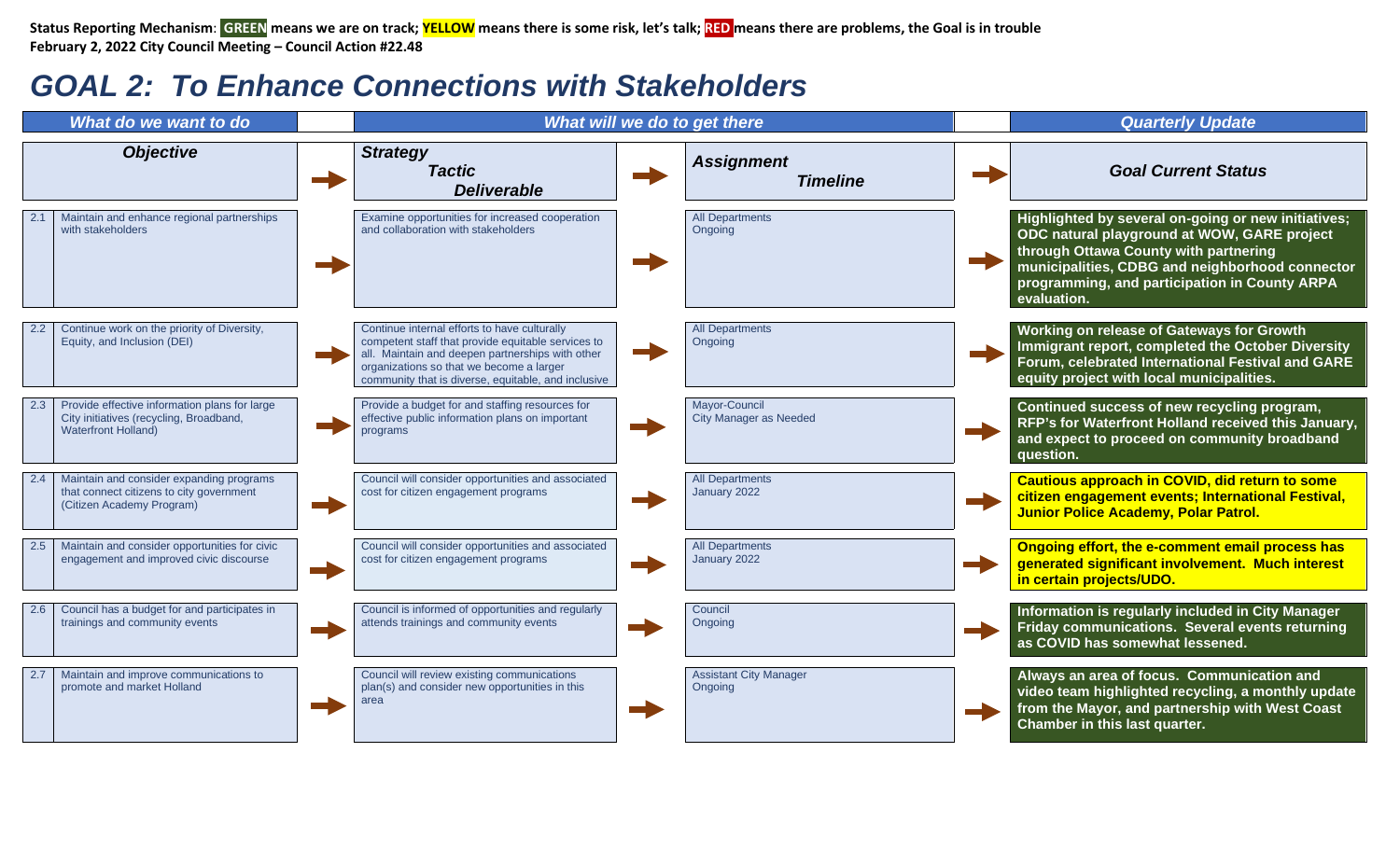## *GOAL 3: To Continually Improve the City Organization*